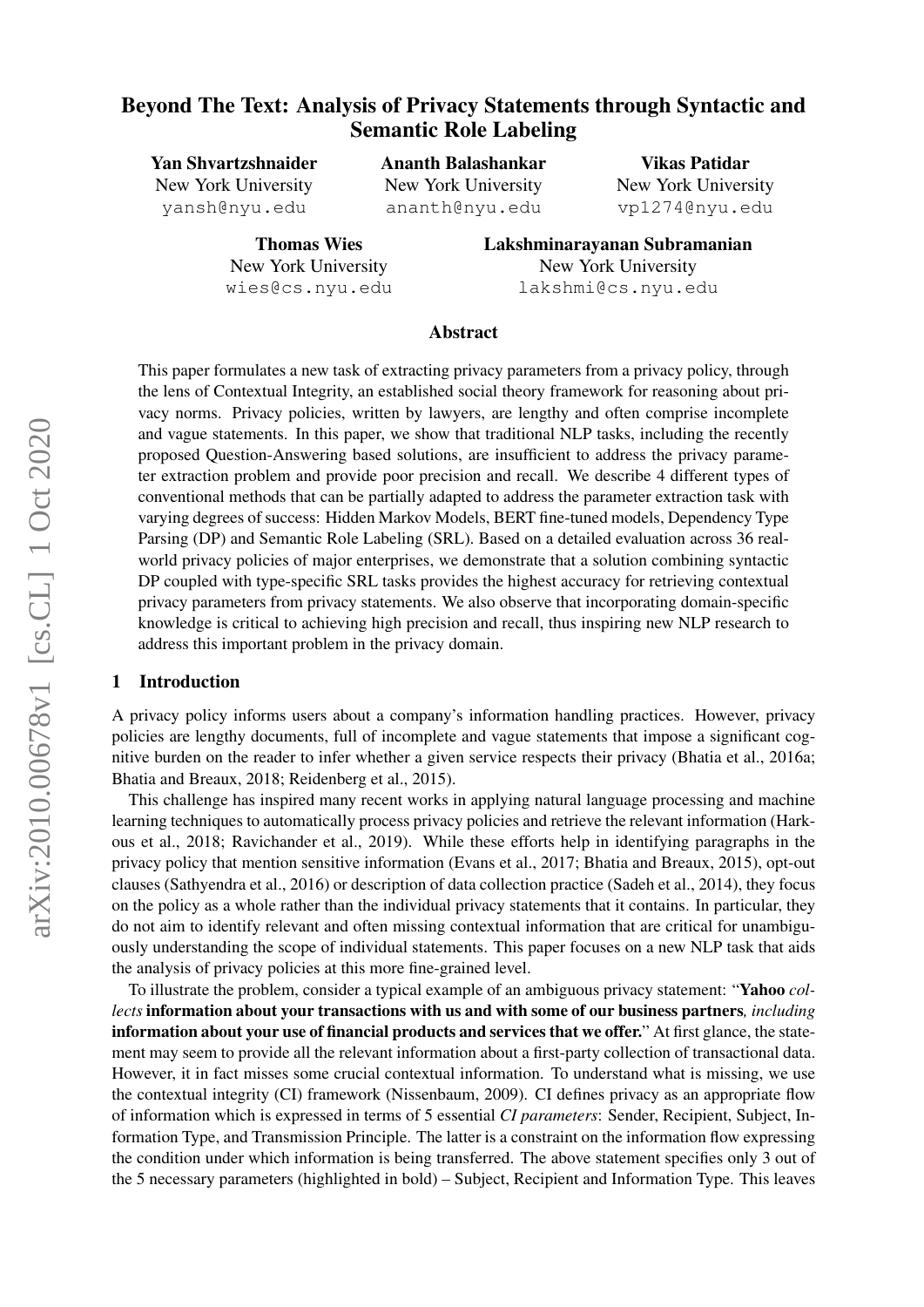the sender of the information and transmission principle to the reader's interpretation. In some cases, the relevant missing information appears in different places in the policy, for example, under different sections such as "When do we collect your information" or "Our partners". These, however, do not help in contextually positioning the above statement so that the reader can determine whether their expectations have been met.

In this paper, we formulate the new NLP task of extracting the CI parameters from privacy statements (§ 3). We describe four different types of conventional methods that have been partially adapted to address this task: Hidden Markov Models, BERT models, Dependency-Type Parsing and CI specific Semantic Role Labeling (§ 4). Our evaluation of 36 real-world privacy policies shows that a solution combining syntactic dependency type parsing (DP) coupled with type-specific Semantic Role Labeling (SRL) tasks provides the highest accuracy for retrieving contextual privacy parameters from privacy statements (§ 5). We also observe that incorporating domain-specific knowledge is critical and doing so, we successfully extract the relevant CI parameters with F1 score of 80% or higher.

#### 2 Related Work

Several recent efforts have focused on identifying important and relevant privacy statements using constituency parsing (Sathyendra et al., 2017; Sathyendra et al., 2016; Evans et al., 2017), logistic regression (Ammar et al., 2012) and crowdsourcing (Wilson et al., 2016b) techniques. Harkous et al. (2018) trained a machine learning model for querying privacy policies to retrieve relevant passages of information. Specifically, it supports free form questions about data handling practices described in the text and returns the paragraph mentioning the relevant practice. As we discuss in Section 3, our work explicitly looks to map the privacy statement to a fixed set of parameters. We also show that Question Answering (QA) models do not perform satisfactorily when applied to our task.

Similar limitations of the reading comprehension models were observed by Ravichander et al. (2019), who composed the PRIVACYQA dataset, an annotated corpus consisting of 1750 questions about the contents of privacy policies such as "What data does this game collect?" and "Will my data be sold to advertisers?". Our work is inspired by these efforts to provide a dataset of CI parameter annotations and a machine learning model for automatic CI parameter extraction.

In prior work on automatic privacy statement analysis, Bhatia et al. (2016b) extracted privacy statements on information handling practice such as "collecting your e-mail address" or "sharing your location" using typed dependency parser and crowdworker annotations. More relevant to our efforts, Bhatia and Breaux (2018) applied Semantic Roles theory to manually annotate 5 privacy statements and identify action verbs (action data) such as "collection", "retain", "use", "transfer" and associated semantic roles that capture who performs the action, how the action is carried out, etc.

Shvartzshnaider et al. (2019a) crowdsourced privacy policies annotation to compare policy versions, identifying missing contextual information and overloading of parameters that contribute to users' inability to understand the prescribed information practices. Our work automates the task of annotating privacy policies with the CI parameters.

Many other multidisciplinary efforts draw on CI, as the underpinning privacy theory and can benefit from our newly formulated annotation task. Legal scholars and social scientists have used CI to examine existing data sharing practices in companies like Facebook (Hull et al., 2011) and Google (Zimmer, 2008) in order to identify important contextual elements behind users' privacy expectations (Apthorpe et al., 2018; Martin and Nissenbaum, 2016). In computer science, researchers have used CI to build privacy compliance and verification tools (Barth et al., 2006; Chowdhury et al., 2013).

## 3 CI Parameters Extraction Task

In this section we formulate the task of extracting relevant CI parameters from privacy policy statements.

Let us first motivate this task by discussing its applications. To perform an analysis of privacy implications of a given information flow, the theory of CI requires identifying 5 essential parameters: actors (sender, receiver, subject), the type of information (attribute), and condition of the information exchange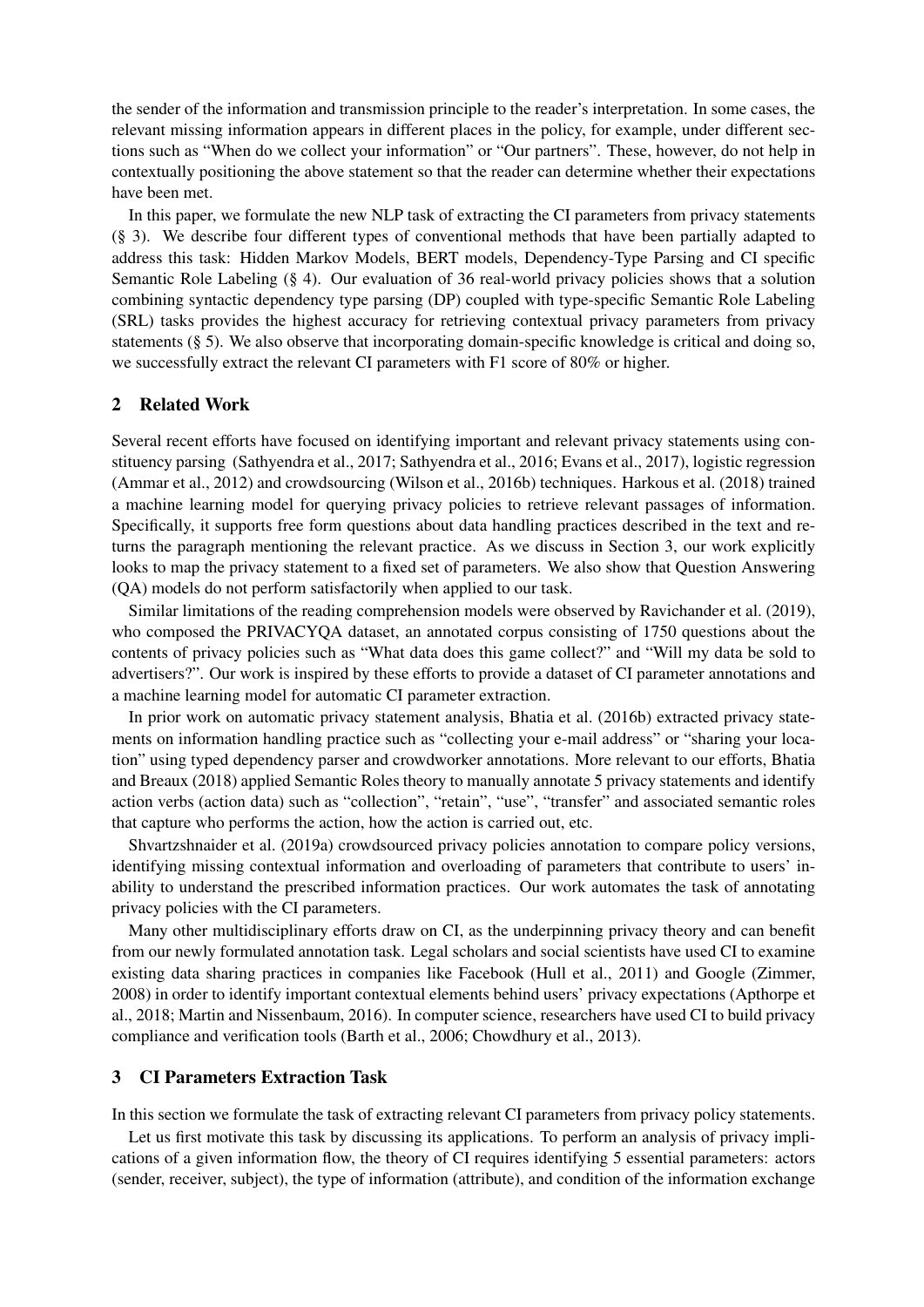(transmission principle). This analysis can help in identifying potentially confusing or misleading statements, e.g., when one of the five parameters such as transmission principle or receiver is missing or ambiguous (Shvartzshnaider et al., 2019a). Furthermore, one can use the identified parameters to formalize the expressed informational norms and privacy rules in formal logic (Shvartzshnaider et al., 2019b; Datta et al., 2011). These formalisms can in turn be used to build systems that enforce the specified rules or automatically audit information flows to detect rule violations.

The CI parameter extraction task is as follows. Given a privacy statement stmt, apply a mapping function  $M$  to extract the CI parameters: sender, receiver, subject, attribute, transmission principle:

$$
M(stmt) = (s, r, sub, att, tp)
$$

The main challenge behind the task is in identifying the lexical items in the statement that correspond to the contextually relevant values to help downstream NLP tasks perform the privacy analysis. This is not a trivial task as privacy policies are not written with CI in mind. Often, they are written by legal and policy teams whose primary concern is not readability. Many privacy statements are missing essential CI parameters and often comprise syntactically complex sentences (Bhatia and Breaux, 2018). In the absence of an automatic way to extract CI parameters, researchers have employed crowd-sourcing and manual annotation to perform the analysis (Shvartzshnaider et al., 2019a). The results, while promising, are not yet satisfactory and have many challenges. We provide a motivating example to demonstrate the challenges involved in this task. Consider the privacy statement:



Viewed through the lens of CI, we are interested in answering the following questions: *"Who is transferring?"*, *"What is being transferred?"*, *"Who is the subject?"*, *"Who is the receiver/recipient?"*, *"Why, When and How is the transfer facilitated?"*. The relevant CI parameters are marked in the statement mentioned above. We tried applying an open domain QA model to answer these questions. Table 1 shows results of our expeditionary experiment. The overall F1 scores for the QA model indicates poor results for extraction of all CI parameters. Note in our experiment, QA outputs multiple phrase predictions for each of the parameters. For precision, we calculate true positives as a fraction of all positives predicted for each parameter. For recall, we calculate the fraction of true positives to all correct parameters.

|           | Recall | Precision | F1   |
|-----------|--------|-----------|------|
| Attribute | 0.21   | 0.14      | 0.17 |
| Receiver  | 0.07   | 0.06      | 0.06 |
| Sender    | 0.03   | 0.02      | 0.03 |
| Subject   | 0.06   | 0.02      | 0.03 |
| TP        | 0.21   | 0.16      | 0.18 |

Table 1: Precision, Recall and overall F1 score for QA Comprehension model used for the CI parameter extraction task. The recall and precision values for a parameter are calculated by macro averaging over privacy statements.

This result aligns with previous uses of QA in the privacy domain. Ravichander et al. (2019) observed that, compared to a human annotator, Question Answering for Privacy Policies using standard reading comprehension models returns relatively poor results in answering specific questions such as "will my data be sold to advertisers?" and "what data does this [service] collect?".

These experiences suggest that QA models require additional heuristics to filter the many false positives as a result of them operating on a paragraph level and not on sentence level statements. Thus, we have established that extracting CI parameters using existing off-the-shelf models without significant re-mapping leads to low precision and recall.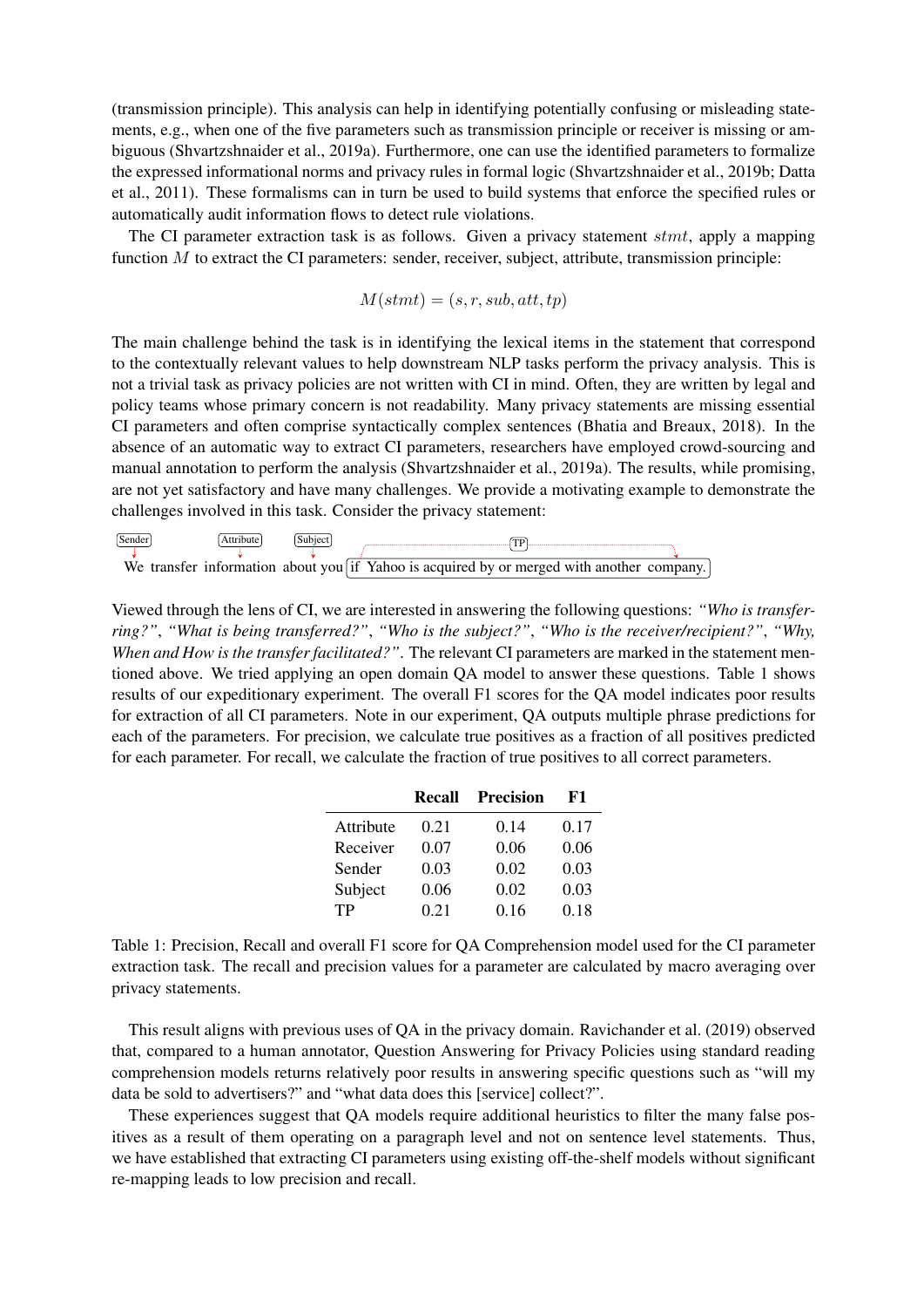

Figure 1: CI Parameters annotation task pipeline

In the next section, we discuss how we can re-purpose existing tasks by leveraging domain expertise in CI to extract these parameters. We further demonstrate that, with a comparable dataset, training an end-to-end supervised learning model does not provide accurate results.

## 4 Methods

In this section we describe the NLP methods we applied to the CI parameter extraction task: Hidden Markov Model, BERT, Dependency Parser (DP) and Semantic Role Labeling (SRL). We illustrate the post-processing and the modifications required in off-the-shelf end-to-end neural models to extract CI parameters from privacy policies. Specifically, we focus on Syntactic DP and SRL-based approaches.

## 4.1 Hidden Markov Model

We formulate the CI parameter extraction as a part-of-speech (POS) tagging task and use a Hidden Markov Model (HMM) probabilistic model (Jurafsky and Martin, 2014) for annotating words in a sentence. Specifically, we train a trigram HMM by converting the dataset to CoNLL-2003 format (Sang and De Meulder, 2003) with CI parameters as the target labels. In our setup, we use 80/20 train-test split, with a training set comprising of 2504 privacy statements and 18533 tokens and a validation set consisting of 626 privacy statements and 5130 tokens. By default, HMM relies on the Markov assumption that the probability of a particular state only depends on the preceding state. However, in order to enrich our HMM model, we consider the two previous states when predicting the current CI parameter, turning it into a trigram model. Further, we obtain the final transition probability distribution by linearly combining unigram, bigram and trigram probability distributions:

$$
P(t_i | t_{i-1}, t_{i-2}) = \lambda_1 P(t_i | t_{i-1}, t_{i-2}) + \lambda_2 P(t_i | t_{i-1}) + (1 - \lambda_1 - \lambda_2) P(t_i)
$$

The parameters  $\lambda_1$  and  $\lambda_2$  are fine-tuned on the validation set with values 0.42 and 0.48 providing the best results. The Viterbi algorithm (Forney, 1973) is used in the decoding phase for the extended model.

## 4.2 Bidirectional Encoder Representations from Transformers (BERT)

We frame the CI parameter extraction task as a sequence-to-sequence transformation problem to finetune an advanced BERT model (Devlin et al., 2018) on our dataset to map a sequence of words in privacy statements to a corresponding sequence of CI tags. For training and testing, we transformed our dataset into the CoNLL2003 format and used AllenNLP (Gardner et al., 2018) with the train-test split ratio as 80/20 and values of hyperparameters taken from (Gardner et al., 2017).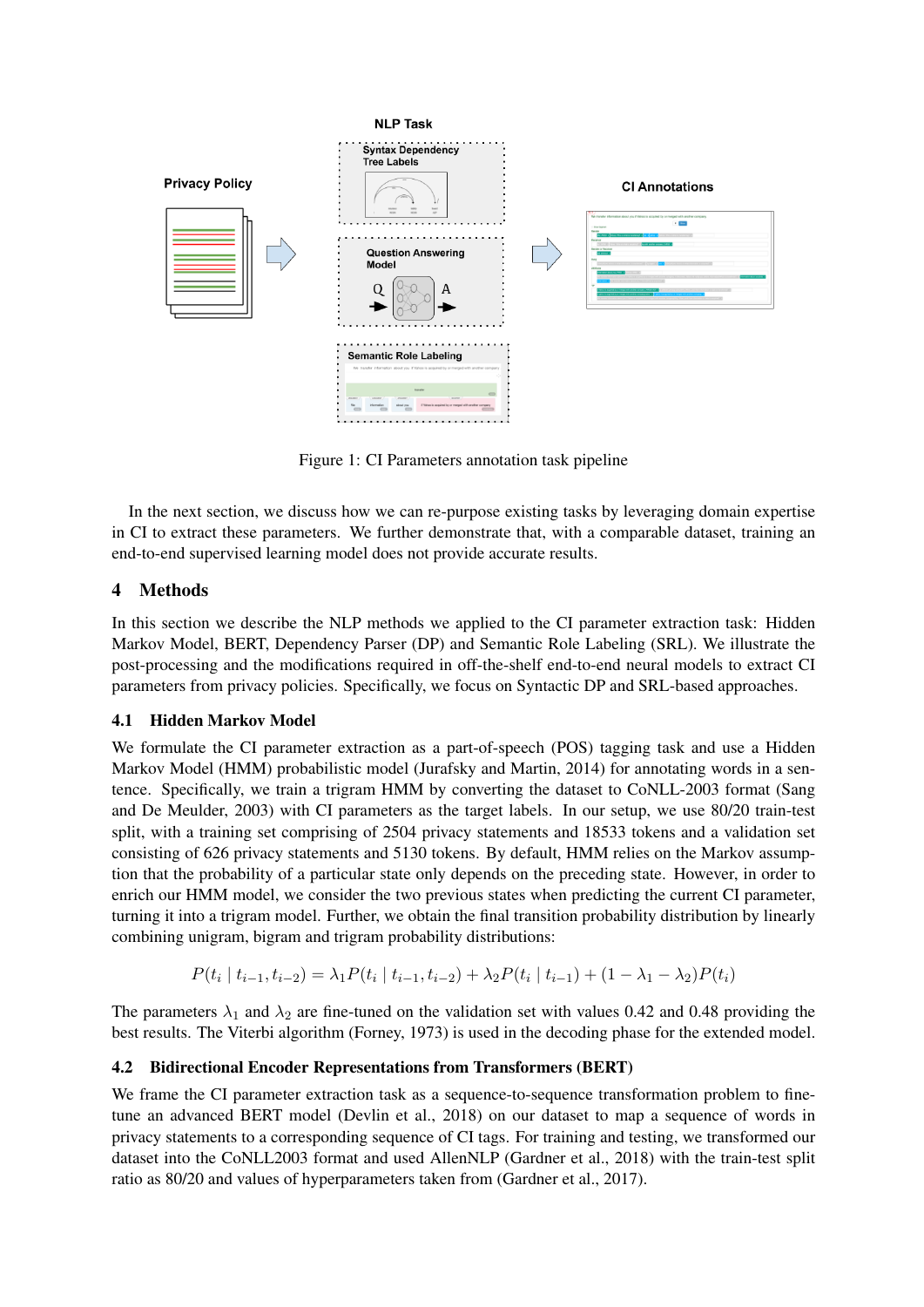

Figure 2: Distribution of True Positives and False Positives for each SRL tag



Figure 3: Distribution of True Positives and False Positives for each DP tag

#### 4.3 Dependency parsing

Dependency parsing is the task of identifying syntactic roles or dependency types for each of the words in a sentence. This involves parsing a sentence and identifying the syntactic structure denoting the grammatical rules that governs a language. Not all the dependency types identified for the English language are relevant in our study.

We use the DP outputs to identify the relevant CI parameters in the privacy statement. To identify CI parameters at a single sentence level using local relationships, we run a typed dependency parser (DP) on the text of the policies. We accept paragraphs as input, split them into sentences and parse each sentence using the Spacy  $I/O<sup>1</sup>$  dependency parser. The library (Honnibal and Montani, 2018) achieves near state-of-the-art performance on most NLP tasks<sup>2</sup>. We then map the dependency types to specific CI parameters as shown in Table 2.

| <b>CI Parameter Type Dependency types</b> |                            |
|-------------------------------------------|----------------------------|
| Attribute                                 | dobj, parataxis, nsubjpass |
| Sender/Receiver                           | $nsubi$ , pronouns         |
| TP                                        | xcomp, ccomp, advcl, oprd  |
| Subject                                   | poss, agent                |

Table 2: Mapping of dependency types corresponding to CI parameters. To represent dependencies we use the Stanford Typed Dependency Manual (De Marneffe and Manning, 2011) notations.

For example, for the following statement from the Google privacy policy, the DP praser will return the following dependency type tags (white nodes), which are mapped to corresponding CI parameter (gray nodes):



Note that, as is evident in Table 2, the dependency types cannot distinguish between the parameter of sender and receiver. For this, we defer to the task of SRL to identify based on the semantic meaning of the word. Figure 2 shows the percentage of DP tags that are correctly and incorrectly mapped to the

<sup>1</sup> https://spacy.io

<sup>2</sup> https://spacy.io/usage/facts-figures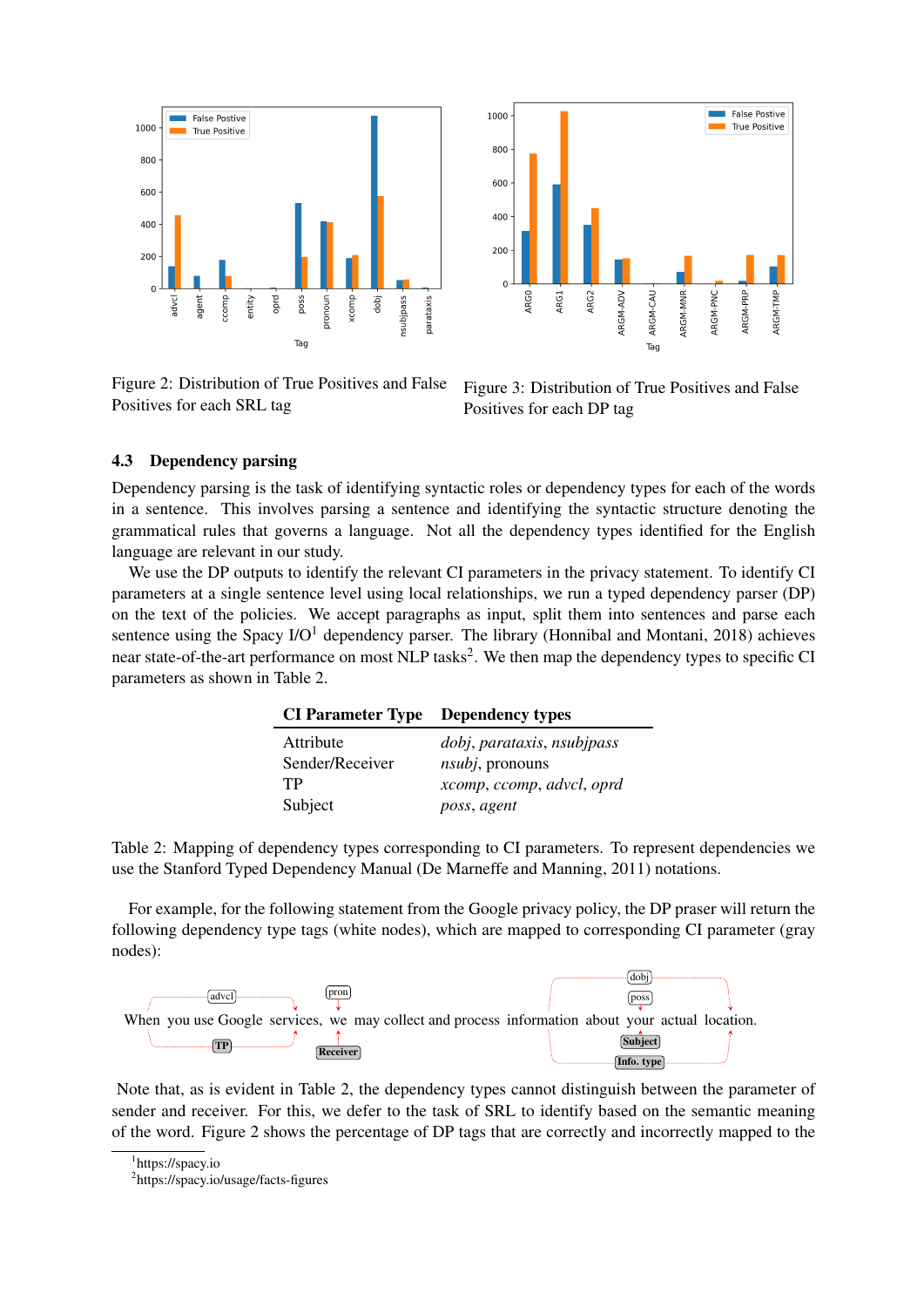CI parameters. This indicates the diversity and coverage of the many tags that map to each of the CI parameters. It also illustrates that the task of extracting CI parameters is not equivalent to that of DP and new conditional information is required to modify DP and solve the task.

## 4.4 Semantic Role Labeling

Semantic Role Labeling is the task of mapping words or phrases in a sentence to a semantic role such as that of an agent, goal, or result (Jurafsky and Martin, 2014). Often, in the classic natural language processing pipeline, this task is considered to have subsumed syntactic and parts-of-speech tasks within it (Tenney et al., 2019). For example, the task of distinguishing between a sender and receiver can be done through SRL, but not through syntactic DP.

Similar to DP, we map the semantic roles to the relevant CI parameters. Table 3 shows the CI parameter mapping based on a verb's syntactic arguments. For example the verb "collect" has the following associated arguments (see PropBank corpus (Martha et al., 2005)): ARG0: agent, entity acquiring something, ARG1: thing acquired, ARG2: source, ARG3: more specific attribute of ARG1 being collected, ARG4: benefactive.

To recover the predicate argument structure of a sentence we use an AllenNLP implementation of the Bidirectional LSTM model (He et al., 2017). For example, for the following statement the SRL model returns:



We then map the arguments onto the CI parameters. In the above example, ARG0 is mapped to Recipient. ARG1 is an Attribute, and ARGM-TMP is the TP. For each of the verbs these mapping are slightly different, as shown in Table 3. This mapping, although crude, covers a significant class of privacy policy statements which describe norms of information flows.

|               | "Sending"<br>action verbs    | "Receiving"<br>action verbs |  |
|---------------|------------------------------|-----------------------------|--|
| Sender        | ARG2                         | ARG0                        |  |
| Receiver ARGO |                              | ARG2                        |  |
|               | Attribute ARG1, C-ARG1       |                             |  |
| TP            | ARGM-TMP, ARGM-ADV, ARGM-MNR |                             |  |
|               | ARGM-PNC, ARGM-CAU           |                             |  |

Table 3: Mapping semantic roles (notations) to specific CI parameters.

CI-related Semantic Frames The SRL model returns verb-argument predicates for all the identified verbs in a sentence. Some of these verbs are not relevant to information exchange. For example, in the above statement, the verb "visits" does not convey semantically meaningful information regarding the exchange of technical information.

To reduce the number of false positives, we provide a list of verbs to the algorithm which highly correlate with information exchanges. It is helpful to think of this approach through the lens of the linguistic theory of Frame semantics (Fillmore and others, 1976), which posits that specific meaning of words (frame elements) can be understood only as part of a particular context (semantic frames). In our approach, we would invoke CI-related semantic frames. Specifically, we look for SRL-predicates that are associated with any transfer of information (actual or perceived). This includes a list of verbs such as "sending", "sharing", "transmitting" and others. In addition to invoking a general semantic frame, we differentiate between different roles of associated argument with each predicate. In particular, for predicates like "sending", "sharing", "transmitting" the ARG2 is typically associated with the agent role of a "sender", the ARG1 captures what was "sent" and ARG0 is associated with the receiving agent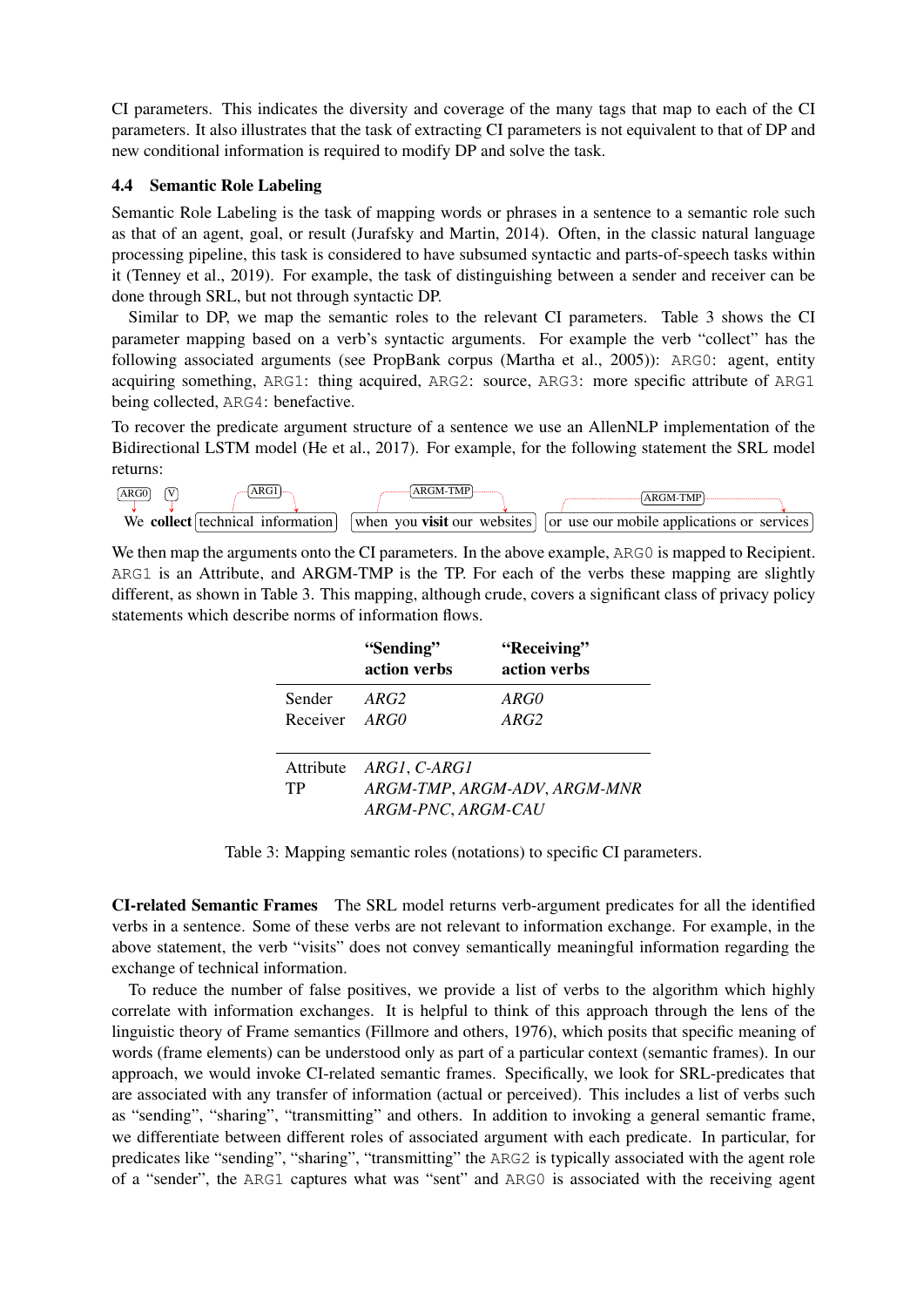role. For verbs like "gather", "collect", "receive", "acquire" the roles are reversed: ARG0 is typically associated with a "sending" agent role, the ARG1 describes what is "Received", and ARG2 is associated with the "receiving" agent role. Grouping the verbs signifying a "sending" or a "receiving" action helps us map the corresponding arguments to the relevant CI parameters for Senders and Receivers. The mapping for TP and Attribute remains the same for all verbs. Finally, our SRL mapping does not include a semantic role mapping of the Subject parameter. We operate on the assumption that the subject in most statements is the user.

## 4.4.1 Clues from CI to Improve SRL

Identifying the arguments for all verbs in the privacy statement results in high recall numbers. Nevertheless, the precision suffers because not all of the verbs need to be invoked. To reduce the number of false positive mappings, we implement an algorithm which analyzes all the relevant SRL verbs to check whether any of them appear as part of the Transmission Principle (TP) relative to another verb.

For example, in the following statement the SRL model will pick up two predicates (verbs) and corresponding arguments:

| V)<br>ARG0<br>$A \overline{RG1}$<br><i>collect:</i> We <b>collect</b> your personal information <i>sharing:</i> We collect your personal information |                  |      |                                    |
|------------------------------------------------------------------------------------------------------------------------------------------------------|------------------|------|------------------------------------|
| $-$ ARGM-TMP $\sim$<br>when you are sharing your post.                                                                                               | ARGM-TMP<br>when | ARG0 | ARG1<br>you are sharing your post. |

These arguments will be mapped to CI parameters, as described in the previous section. The verb "share" is redundant in this context since it is part of the TP of the verb "collect." Once we identify the *redundant* verb, we ignore all arguments associated with it, i.e., our algorithm does not consider these results. We do keep those parameters that overlap with the parameters produced by non-redundant verbs. For instance, in our example we ignore the verb "share" and the associated with it arguments. Specifically, the [ARG0: you] and the [ARG1: your post] which otherwise will be mapped to a CI sender and attribute parameters, respectively.

# 5 Evaluation

We perform automatic annotation of 36 policies of the OPP-115 Corpus (Wilson et al., 2016a). The corpus' privacy policies were annotated to specify data practices mentioned in each of the segments of the policy. We limit our CI parameter extraction to labeled segments of the policy that discuss information exchanges such as segments labeled as "First Party Collection/Use", "Third party sharing/collection", "Data Retention". Following the steps in Figure 1, each segment was split into separate sentences which were annotated by the respective models. The results were presented to a human annotator, one of the authors who is an expert on CI. The expert then marked the valid results for each of the privacy statement sentences and CI parameters, and also provided the ground truth. A sentence was marked as a valid flow if it prescribed an information exchange of any kind. Otherwise, by default, all sentences are considered invalid.

Overall, the extraction phase resulted in a total of 2268 privacy statement sentences, out of which 778 were labeled as valid, containing 3245 CI parameters. On average, a policy contains 18 valid statements, with outliers of 4 and 43 valid statements.

#### 5.1 HMM and BERT models

Table 4 shows the results of training a trigram Hidden Markov Model and a fully-supervised BERT. Both models perform relatively poorly for our task, especially when it comes to the "Sender" parameter. HMM's overall F1 scores are slightly better for detecting other parameters, with the highest F1 score achieved for the TP parameter in both models.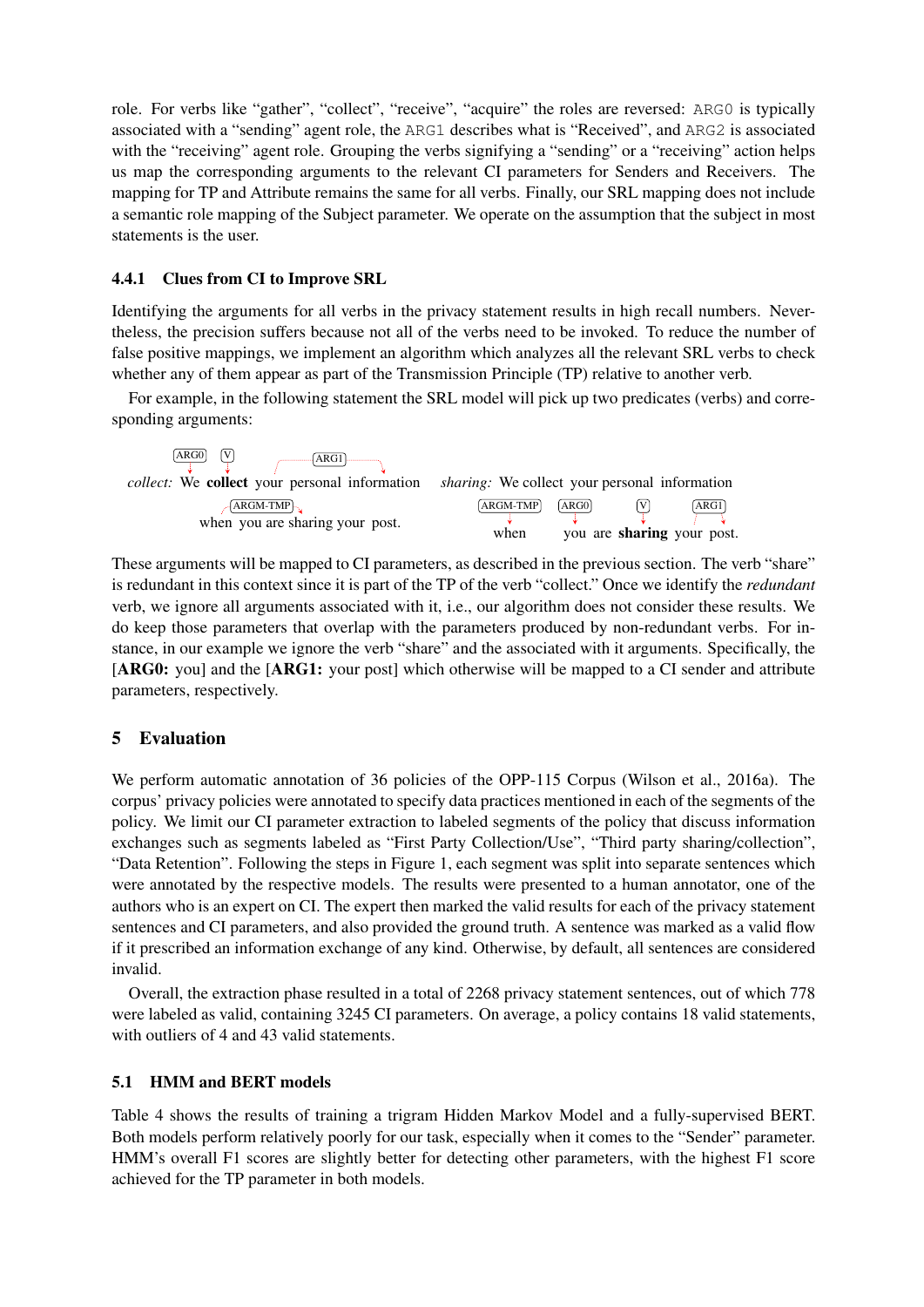|           | Recall    | Precision                                   | F1 |
|-----------|-----------|---------------------------------------------|----|
|           |           | <b>CI Param.</b> HMM BERT HMM BERT HMM BERT |    |
| Attribute |           | $0.65$ $0.59$ $0.59$ $0.43$ $0.62$ $0.50$   |    |
| Receiver  |           | $0.41$ $0.52$ $0.50$ $0.32$ $0.45$ $0.39$   |    |
| Sender    |           | $0.06$ $0.13$ $0.16$ $0.14$ $0.09$ $0.13$   |    |
| <b>TP</b> | 0.81 0.78 | $0.66$ $0.58$ $0.73$ $0.67$                 |    |

Table 4: F1 Scores for fully-supervised HMM and fine-tuned BERT model. The recall and precision values are calculated on word level over the whole test set.

## 5.2 DP and SRL

Table 5 shows precision and recall for both DP and SRL models<sup>3</sup>. Both models have high recall numbers. However, in DP the precision is low, indicating that while DP is able to identify all the relevant instances, it also produces many false positives. SRL performs better, both in terms of precision and recall. The recall numbers are slightly higher compared to DP and the precision is much higher. We, however, note that SRL did not process 26 statements. They contain verbs that our algorithm didn't track, some of which are not always associated with information exchange, like "sell" and "rent". Figure 3 shows the percentage of SRL arguments that are correctly and incorrectly mapped to the CI parameters. Note that, compared to the dependency tags from DP, semantic arguments from SRL result in more valid mappings to CI parameters.

#### 5.2.1 Improved SRL

Table 5 shows the results for improved SRL after applying our algorithm incorporating domain-specific heuristics. The precision results have improved across all the parameters, affecting recall only slightly. We note that our F1 metric is calculated on phrase prediction level.

|               |           |      | <b>Recall Precision</b> | F1   |
|---------------|-----------|------|-------------------------|------|
| Model         | CI        |      |                         |      |
|               | Param.    |      |                         |      |
| DP            | Attribute | 0.68 | 0.43                    | 0.53 |
|               | Subject   | 0.79 | 0.26                    | 0.40 |
|               | TP        | 0.76 | 0.62                    | 0.68 |
| <b>SRL</b>    | Attribute | 0.93 | 0.72                    | 0.81 |
|               | Receiver  | 0.94 | 0.75                    | 0.83 |
|               | Sender    | 0.95 | 0.64                    | 0.76 |
|               | TР        | 0.91 | 0.71                    | 0.80 |
| <b>CI-SRL</b> | Attribute | 0.91 | 0.77                    | 0.83 |
|               | Receiver  | 0.88 | 0.79                    | 0.84 |
|               | Sender    | 0.91 | 0.74                    | 0.82 |
|               | TP        | 0.90 | 0.84                    | 0.87 |

Table 5: F1 Scores for all the models: DP, SRL and Improved SRL (CI-SRL). The recall and precision values for each parameter are calculated by macro averaging over privacy statements.

Performance across Policies: Figure 4 shows F1 score distributions for the annotated policies. The majority of policies (26) have F1 scores in the range of 80-90, which is consistent with the average F1 scores per parameter. A couple of policies perform much better giving a high F1 value of more than 90, whereas some (6) fall in the first group with F1 scores in the range of 70-79 with 5 out of the 8 policies in the 75-79 F1 range.

 $3$ Specifically we used AllenNLP (0.8.5) with Bert SRL (Bert-base-SRL-2019.06.17) model.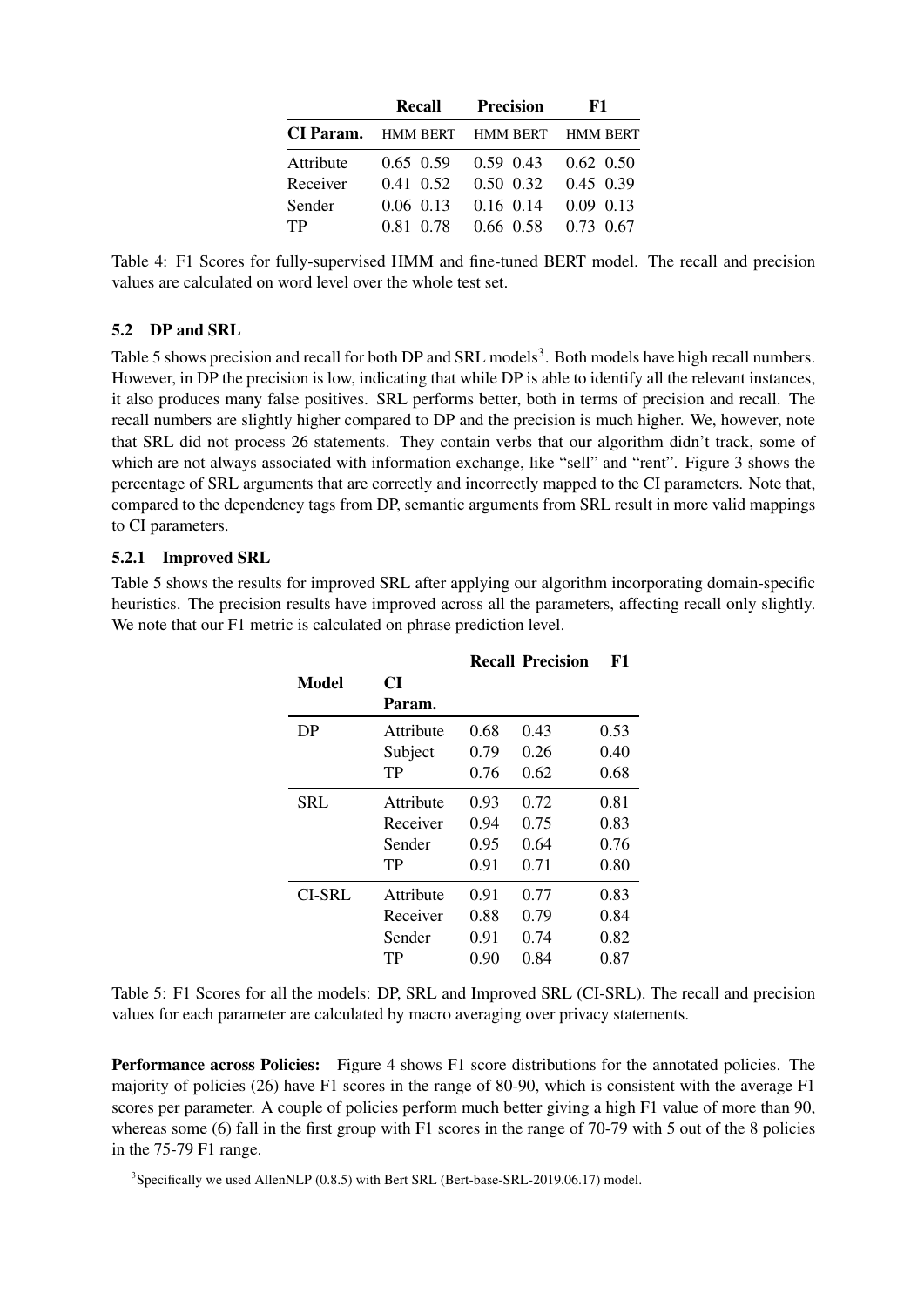

Figure 4: Histogram of F1 scores across privacy policies

Analysis of Low Precision Statements: We analyzed the privacy statements for which our heuristic algorithm achieved low precision scores to better understand the reasons behind the poor performance. The statements where the SRL-based algorithm performed especially poorly involved semantically complex or long connected sentences. Semantically complex statements comprise multiple verb-predicates with related arguments that result in a large number of false positives. For example:

SCEA's consumer services department maintains information obtained from consumers who contact or submit an online complaint so that we may assist these customers with current or future service issues.. sensitive personal information

Long connected sentences comprise several phrases. However, due to improper punctuation they appear as a single sentence to our algorithm and as a result generate a large number of false positives. For example, the following statement comprises multiple sentences that are connected with a colon:

There are two main types of information we collect about users of our online services that include (but are not limited to) the following: Information that identifies you: This is commonly referred to as "personal information" and includes, for example, information that you provide to us such as your name, home address, age, gender, telephone number, e-mail address, payment information (including your credit card number), and/or photos or video footage of you; and & Information that relates to you, but on its own does not identify you: Such as information about your Internet connection, the equipment you use to access our online services and information relating to your usage of those services.

These cases are not only problematic for an NLP task but also require significant cognitive effort for a human attempting to analyze the privacy implications of the prescribed information flows. Rather than adapting our method to yield better results in these cases, it might be best to use it to detect these complex sentences so that they can be restated more clearly.

# 6 Conclusion

In this paper, we formulate a new CI parameter extraction NLP task for analysis of privacy statements. We adapt several conventional NLP and ML methods (HMM, BERT, DP and SRL) to perform the task and demonstrate that it cannot be solved trivially. In our evaluation of privacy statements from 36 realworld privacy policies, we show that a method combining clues from CI into syntactic DP coupled with type-specific SRL obtains the highest F1 score. We build on this insight to devise an algorithm that incorporates domain-specific knowledge to achieve a much higher precision and recall. The proposed algorithm post-processes ML outputs and increases automation of a tedious task that has so far been performed manually. Further improvements of this task, leveraging domain knowledge for complex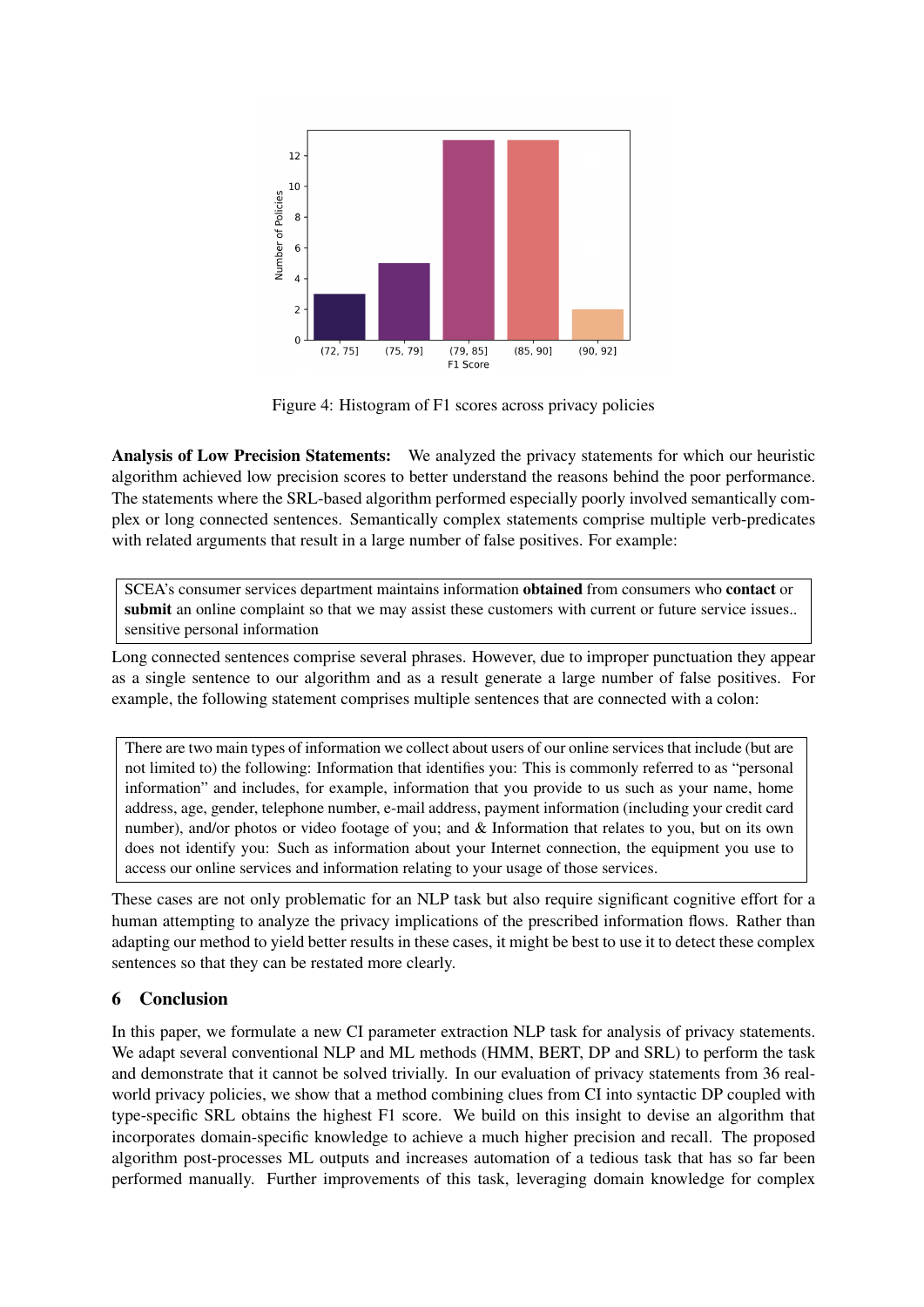scenarios will directly benefit downstream applications ranging from aiding the design and analysis of privacy policies to building systems that meet users' privacy expectations by construction.

#### References

- Waleed Ammar, Shomir Wilson, Norman Sadeh, and Noah A Smith. 2012. Automatic categorization of privacy policies: A pilot study.
- Noah Apthorpe, Yan Shvartzshnaider, Arunesh Mathur, Dillon Reisman, and Nick Feamster. 2018. Discovering smart home internet of things privacy norms using contextual integrity. *Proceedings of the ACM on Interactive, Mobile, Wearable and Ubiquitous Technologies*, 2(2):1–23.
- Adam Barth, Anupam Datta, John C Mitchell, and Helen Nissenbaum. 2006. Privacy and contextual integrity: Framework and applications. In *Security and Privacy, 2006 IEEE Symposium on*, pages 15–pp. IEEE.
- Jaspreet Bhatia and Travis D Breaux. 2015. Towards an information type lexicon for privacy policies. In *Requirements Engineering and Law (RELAW), 2015 IEEE Eighth International Workshop on*, pages 19–24. IEEE.
- Jaspreet Bhatia and Travis D Breaux. 2018. Semantic incompleteness in privacy policy goals. In *2018 IEEE 26th International Requirements Engineering Conference (RE)*, pages 159–169. IEEE.
- Jaspreet Bhatia, Travis D Breaux, Joel R Reidenberg, and Thomas B Norton. 2016a. A theory of vagueness and privacy risk perception. In *2016 IEEE 24th International Requirements Engineering Conference (RE)*, pages 26–35. IEEE.
- Jaspreet Bhatia, Travis D Breaux, and Florian Schaub. 2016b. Mining privacy goals from privacy policies using hybridized task recomposition. *ACM Transactions on Software Engineering and Methodology (TOSEM)*, 25(3):22.
- Omar Chowdhury, Andreas Gampe, Jianwei Niu, Jeffery von Ronne, Jared Bennatt, Anupam Datta, Limin Jia, and William H Winsborough. 2013. Privacy promises that can be kept: a policy analysis method with application to the hipaa privacy rule. In *Proceedings of the 18th ACM symposium on Access control models and technologies*, pages 3–14. ACM.
- Anupam Datta, Jeremiah Blocki, Nicolas Christin, Henry DeYoung, Deepak Garg, Limin Jia, Dilsun Kaynar, and Arunesh Sinha. 2011. Understanding and protecting privacy: Formal semantics and principled audit mechanisms. In *International Conference on Information Systems Security*, pages 1–27. Springer.

Marie-Catherine De Marneffe and Christopher D Manning. 2011. Stanford typed dependencies manual.

- Jacob Devlin, Ming-Wei Chang, Kenton Lee, and Kristina Toutanova. 2018. BERT: pre-training of deep bidirectional transformers for language understanding. *CoRR*, abs/1810.04805.
- Morgan C Evans, Jaspreet Bhatia, Sudarshan Wadkar, and Travis D Breaux. 2017. An evaluation of constituencybased hyponymy extraction from privacy policies. In *Requirements Engineering Conference (RE), 2017 IEEE 25th International*, pages 312–321. IEEE.
- Charles J Fillmore et al. 1976. Frame semantics and the nature of language. In *Annals of the New York Academy of Sciences: Conference on the origin and development of language and speech*, volume 280, pages 20–32.
- G David Forney. 1973. The viterbi algorithm. *Proceedings of the IEEE*, 61(3):268–278.
- Matt Gardner, Joel Grus, Mark Neumann, Oyvind Tafjord, Pradeep Dasigi, Nelson HS Liu, Matthew Peters, Michael Schmitz, and Luke S Zettlemoyer. 2017. A deep semantic natural language processing platform. *arXiv preprint arXiv:1803.07640*.
- Matt Gardner, Joel Grus, Mark Neumann, Oyvind Tafjord, Pradeep Dasigi, Nelson Liu, Matthew Peters, Michael Schmitz, and Luke Zettlemoyer. 2018. Allennlp: A deep semantic natural language processing platform. *arXiv preprint arXiv:1803.07640*.
- Hamza Harkous, Kassem Fawaz, Remi Lebret, Florian Schaub, Kang G Shin, and Karl Aberer. 2018. Polisis: ´ Automated analysis and presentation of privacy policies using deep learning. In *27th* {*USENIX*} *Security Symposium (*{*USENIX*} *Security 18)*, pages 531–548.
- Luheng He, Kenton Lee, Mike Lewis, and Luke S. Zettlemoyer. 2017. Deep semantic role labeling: What works and what's next. In *ACL*.